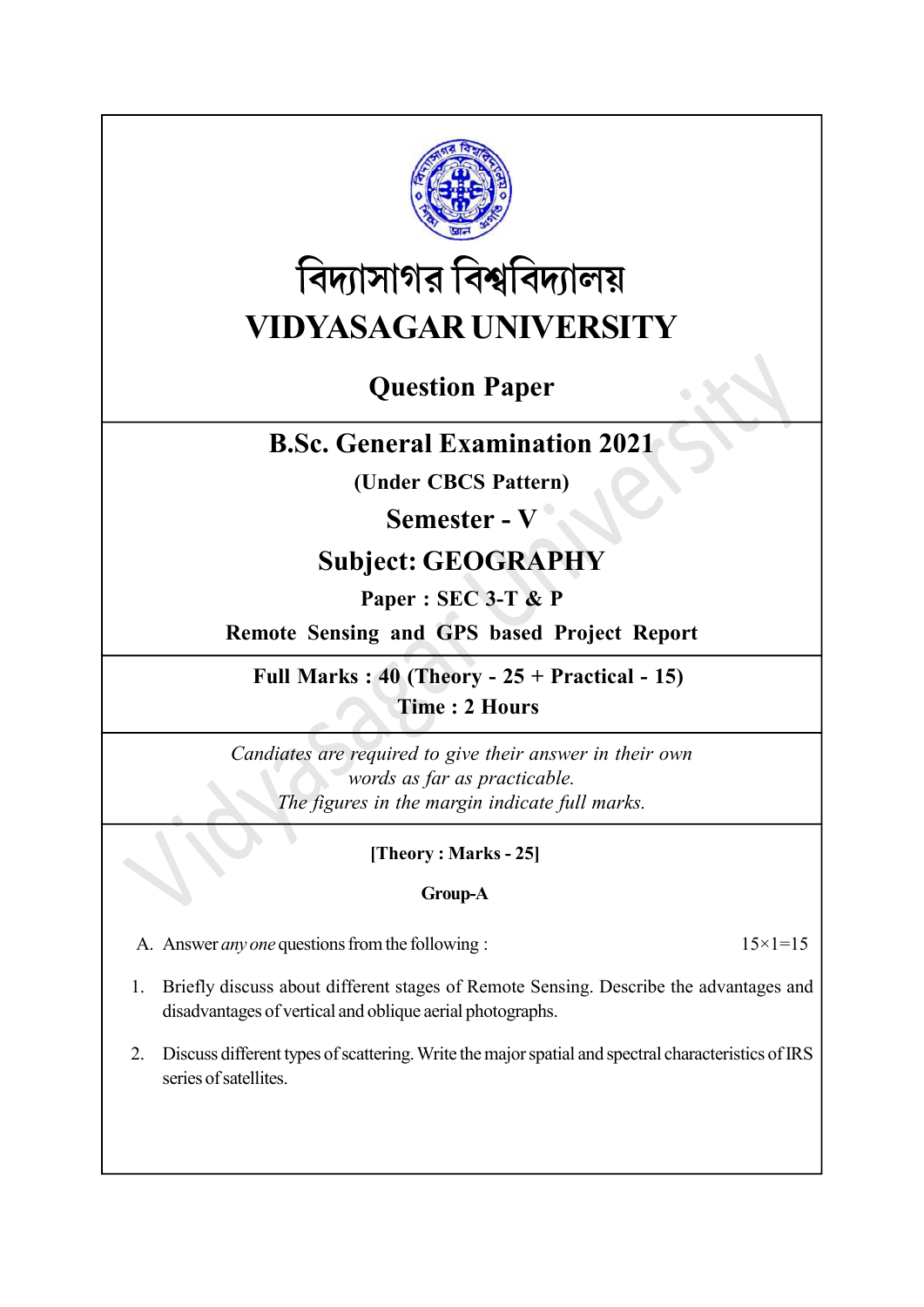#### Group-B

B. Answer *any two* questions from the following :  $5 \times 2 = 10$ 

1. Classify remote sensing platforms.

- 2. Define atmospheric window and atmospheric absorption bands.
- 3. What are geostationary and sun-synchronous satellites? Give Examples.

#### বঙ্গানুবাদ

#### বিভাগ-ক

- ক, নিম্নলিখিত যেকোনো **একটি** প্রশ্নের উত্তর দাও ঃ
- ১। দূর সংবেদন এর বিভিন্ন ধাপগুলি আলোচনা কর। উলম্ব ও তির্যক বিমানচিত্রের সুবিধা ও অসুবিধাগুলি আলোচনা করো।
- ২। বিভিন্ন প্রকার বিচ্ছুরন সম্পর্কে বর্ণনা করো। IRS স্যাটেলাইটগুলির দৈশিক ও বর্ণালীগত বৈশিষ্ট্যগুলি লেখ।

#### বিভাগ-খ

খ. নিম্নলিখিত যেকোনো দুটি প্রশ্নের উত্তর দাও ঃ

১। দূর সংবেদন এর প্লাটফর্ম এর শ্রেণীবিভাগ করো।

২। বায়ুমণ্ডলীয় জানালা ও শোষণ তরঙ্গগুলি বর্ণনা করো।

ঁ৩। জিওস্টেশনারী ও সানসিনক্রোনাস স্যাটেলাইট বলতে কি বোঝায়? উদাহরণ দাও।

### [Practical : Marks - 15]

#### Group-A

A. Answer *any one* questions from the following :  $10 \times 1 = 10$ 

1. Briefly discuss the role of remote sensing in natural resource management.

2. Briefly describe the advantages and disadvantages of use of GPS for mapping the earth.

#### $\times$  >='

 $\alpha \times \lambda = \alpha$